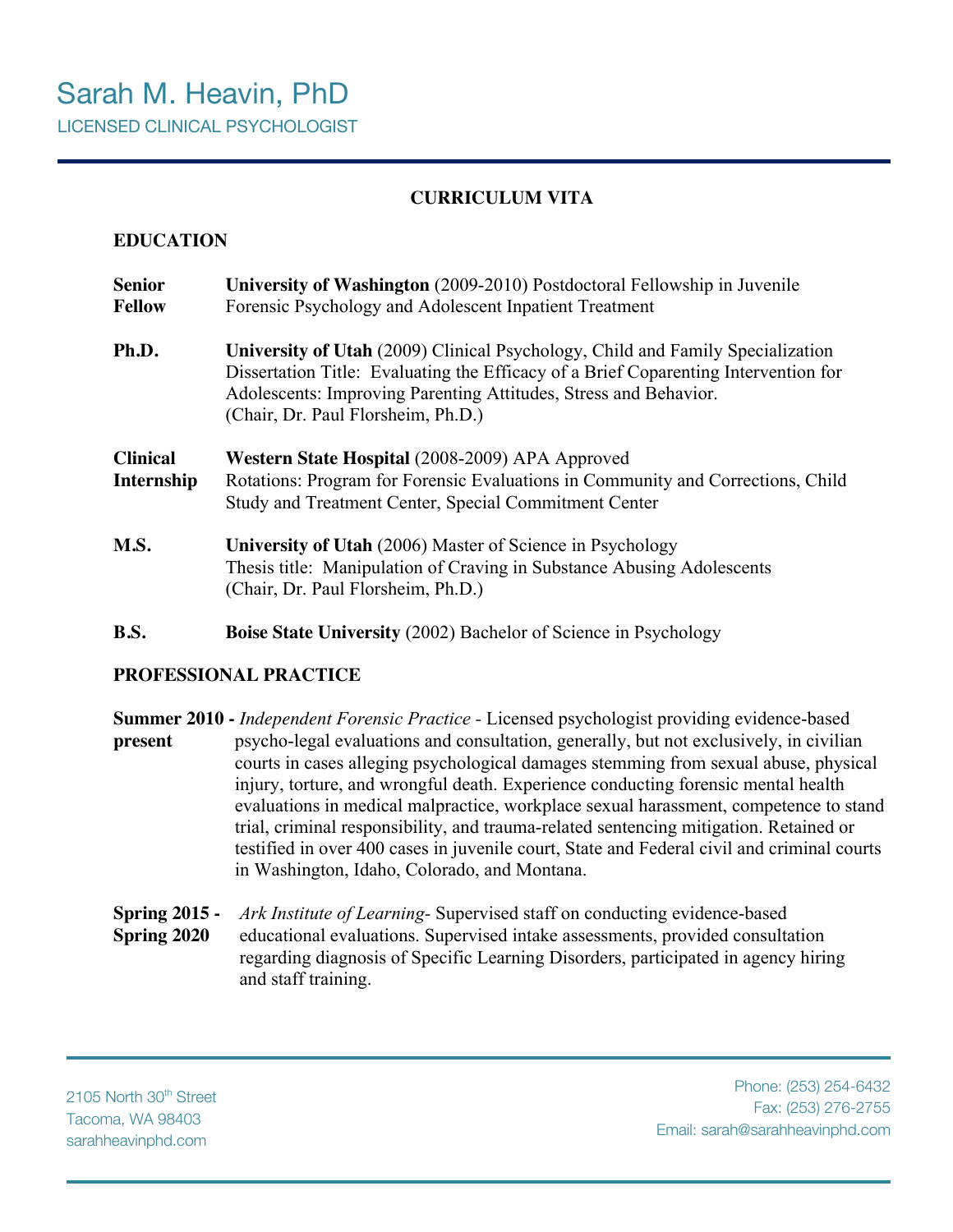**Spring 2011-** *University of Puget Sound-* Visiting Assistant Professor in the Department of **Spring 2018** Psychology. Taught courses at an undergraduate level including Lifespan Development, Developmental Psychopathology, Infant and Child Development, Adolescent to Adult Development, Abnormal Psychology, Introduction to Psychology, and Developmental Psychopathology. Conducted academic advising with psychology majors and supervised independent research.

**Spring 2009 -** *Child Study and Treatment Center-* Group and individual therapy for **Spring 2011** children and adolescents within an inpatient psychiatric hospital using Dialectical Behavior Therapy, Developmental Therapy, and Trauma-Focused Cognitive-Behavior Therapy (TF-CBT) models. Family therapy using Parent-Child Interaction Therapy (PCIT). Forensic evaluations for juvenile courts throughout Washington focused on diagnosis, competency to stand trial, mental status at time of offense, and risk for future dangerousness. Treatment for competence restoration. Training of other professionals regarding family therapy models.

## **PUBLICATIONS**

- Florsheim, P., Burrow-Sanchez, J., Minami, PhD, McArthur, L., **Heavin, S**., & Hudak, C. (2012). The Young Parenthood Program: Supporting Positive Paternal Engagement through Coparenting Counseling. *American Journal of Public Health.*
- Florsheim, P., McArthur, L., Hudak, C., **Heavin, S**. & Burrow-Sanchez, J. (2011) The Young Parenthood Program: A co-parenting counseling program for pregnant adolescents and young expectant fathers. *Journal of Couple and Relationship Therapy, 10*(2), 117-134.
- Lexcen, F., **Heavin, S**., & Redick, C. (2010). A Clinical Application of the Juvenile Adjudicative Competence Interview (JACI). *Open Access Journal of Forensic Psychology*, 2, 287-305.
- Lexcen, F. & **Heavin, S.** (2010). Evaluating for Competence to Proceed in Juvenile Court: Findings with a Semi-Structured Interview. *Open Access Journal of Forensic Psychology*, 2, 359-376.
- Florsheim, P., **Heavin, S.,** Tiffany, S, Colvin, P., and Hiraoka, R. (2007). An Experimental Test of Craving Management Techniques for Adolescents in Substance-Abuse Treatment. *Journal of Youth and Adolescence.* doi: 10.1007/s10964-007-9232-0.
- Florsheim, P., Shiozaki, T., Hiraoka, G., Tiffany, S., **Heavin, S**, Teske, N., & Clegg, C. (2007). Craving among polysubstance abusing adolescents. *Journal of Child and Adolescent Substance Abuse, 17*(2), 101-124.
- Turrisi, R., Hillhouse, J., **Heavin, S**., Robinson, J., Adams, M., & Berry, J. (2004). Examination of the short-term efficacy of a parent- based intervention to prevent skin cancer. *Journal of Behavioral Medicine*, *27*(4), 393-412.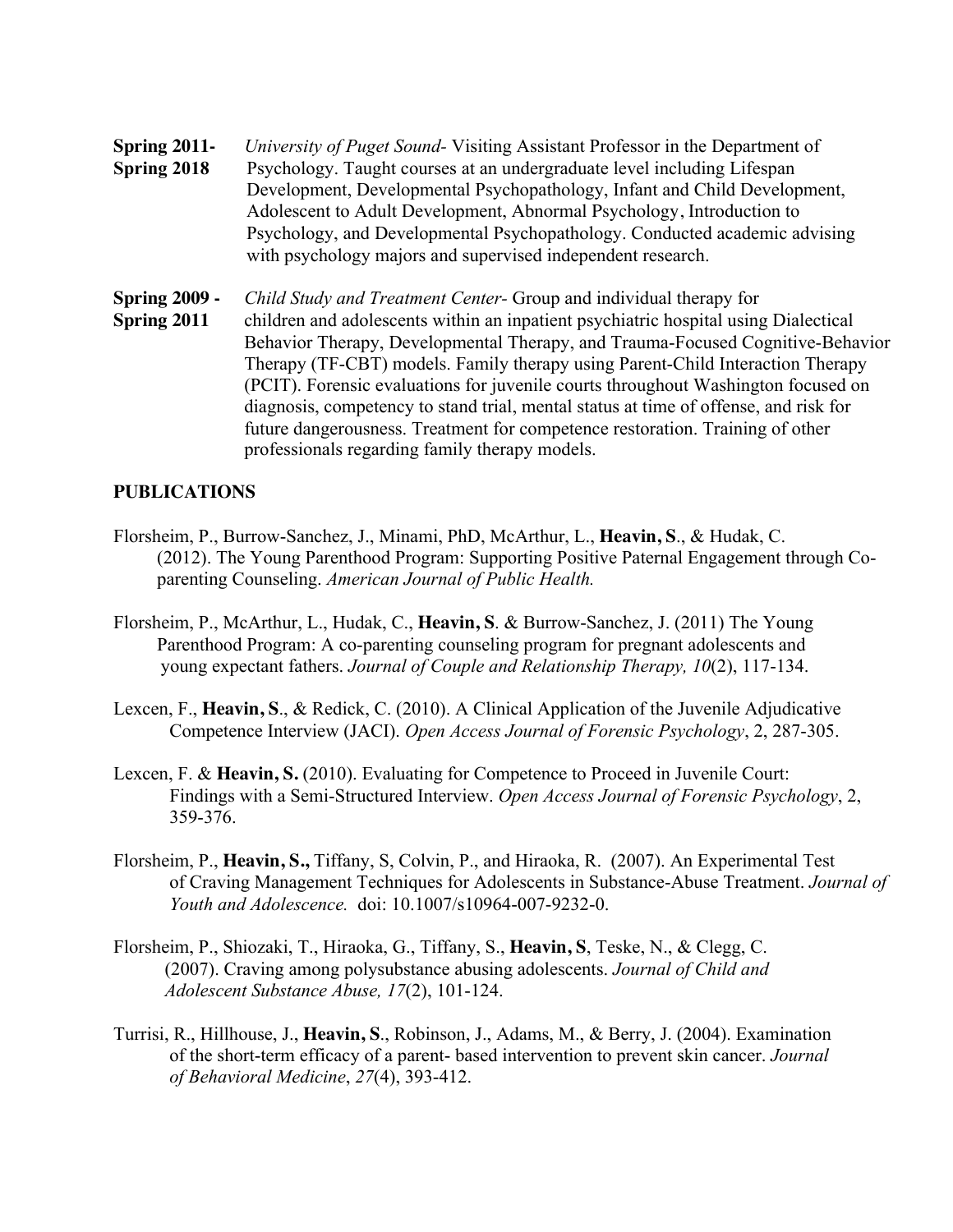#### **INVITED LECTURES & CONFERENCE PRESENTATIONS**

- **Heavin, S**. Defining Post Traumatic Stress Disorder: Understanding and Articulating Symptom Clusters. North American Brain Injury Scientists Legal Conference in New Orleans, LA on February 27, 2020.
- **Heavin, S**. (2018). Psychological Evaluations of Youth in Care. Presented for Raising the Bar, Child Representation CLE Series, Tacoma, Washington on April 20, 2018.
- **Heavin, S**. (2016). Personality Disorders. Presented for the Department of Assigned Counsel for Pierce County in Tacoma, WA, on July 26, 2016.
- **Heavin, S**. (2015). Competence to Stand Trial. Presented for Geoffrey Loftus at the University of Washington in Seattle, WA on October 19, 2015.
- **Heaving, S**. (2015). Helicopter Mom vs. Helipad Mom: The role of risk in children's mental health and development. Presented for the Holistic Mom's Network in Tacoma, WA on June, 22, 2015.1
- **Heavin, S**. (2014). Everything I need to Know. Phi Eta Sigma Honor Society Speech. Presented at the University of Puget Sound in Tacoma, WA on March 25, 2014.
- Smith, M.S., Kelly, S., & **Heavin, S**. (2014). Durations and Outcomes of High Risk Foster Placements. (2014). Western Psychological Association, Portland, OR
- **Heavin, S**. (2013). Applied Principles in the Psychological Treatment of Traumatic Events. Presented at the Weyerhaeuser Colloquium in Tacoma, WA on February 12, 2013.
- **Heavin, S**. (2012). Parent Coaching and Shadowing. Presented for Camano Cottage, Child Study and Treatment Center on May 16, 2012 in Tacoma, WA.
- **Heavin, S**. (2011) Why Teens Do the Things They Do: Brain, Identity, & Behavior. Presented December 13, 2011 at The Reach Center in Tacoma, WA.
- Heavin, S. (2010). Child and Adolescent Issues in Trauma. Presented at the Washington State Association for Justice Psychological Injuries Program on November 18, 2010 in Seattle, WA.
- **Heavin, S**., Adler, R., & McMinimee, S. (2010). Violence Risk Assessment in Schools: State of the Art as Seen Through a Wide Lens. Presented at the Oregon-Washington School Psychology Conference on October 15, 2010 in Vancouver, WA.
- **Heavin, S**. (2010). Post-Traumatic Stress Disorder: Issues for Treatment Providers. Presented for Orcas Cottage, Child Study and Treatment Center on May 18, 2010.

<sup>&</sup>lt;sup>1</sup> This presentation culminated in an article titled, "Better Safe Than Sorry is Wrong," Published on 08/04/15 with Free Range Kids, at: freerangekids.com/better-safe-than-sorry-is-wrong/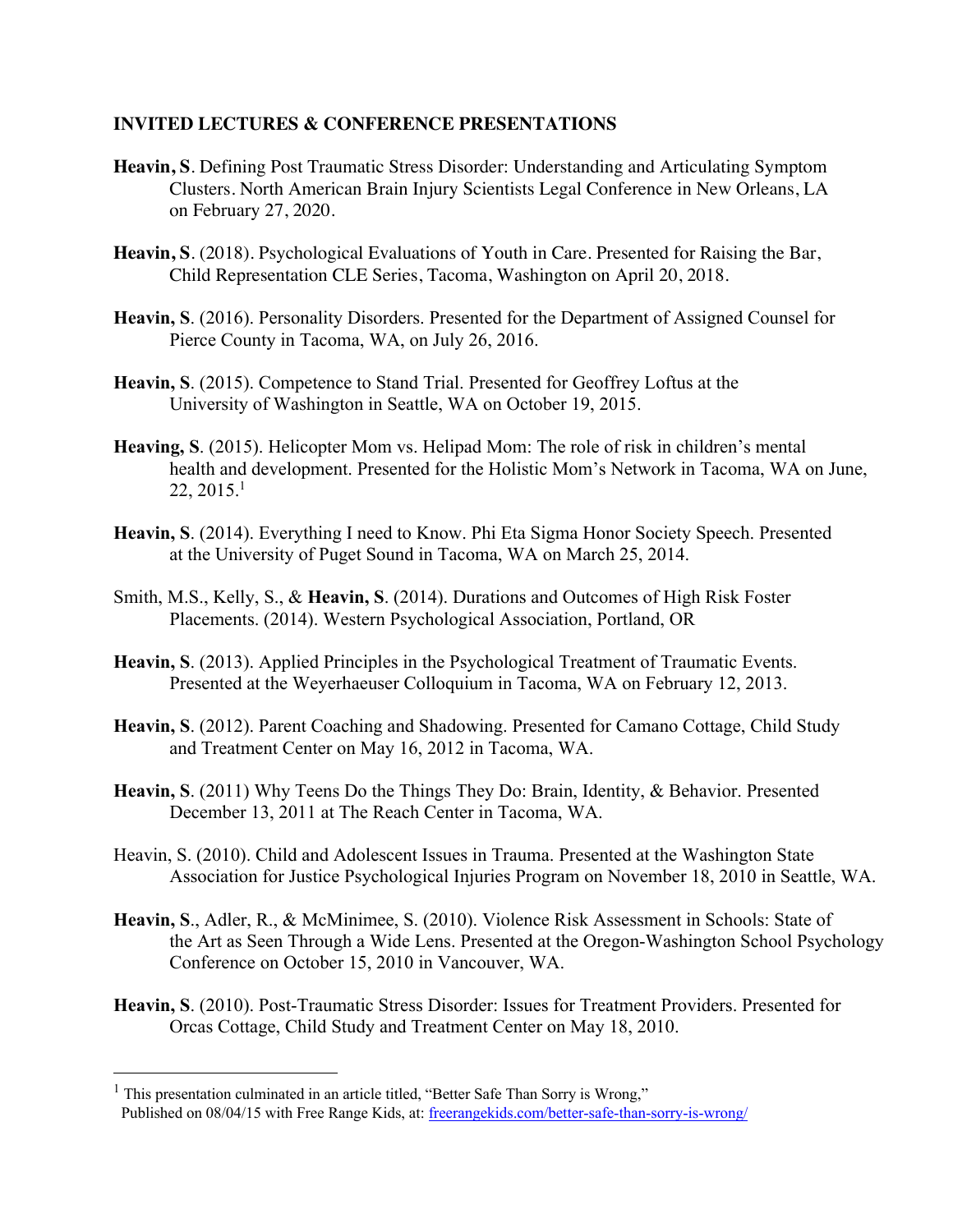- Florsheim, P., Hudak, C., **Heavin, S**., Burrow-Sanchez, J., McArthur, L., Lemke, M., Frausto, K. Paredes, R. (2010). Including Young Fathers in Preventing Repeat Pregnancies Among Adolescent Mothers: A Couples Program for Promoting Birth Control. Presented as part of a symposium titled, "A Public Health Perspective on Adolescent Romance and Sexual Behavior." Society for Research on Adolescence Conference, Philadelphia, PA.
- **Heavin, S.**, Lexcen, F., & Zimmerman, E. (2010). Demographic and Clinical Influences on Juvenile Competence to Stand Trial. Presented as part of symposium titled, "Improving Juvenile Competence to Stand Trial Evaluations: Clinical Approaches, Empirical Results, and Multi-Disciplinary Concerns." Symposium moderated by Tom Grisso. American Psycho-Legal Society, Vancouver, British Columbia.
- Olivares, I., Saenz, J. McArthur, M., **Heavin, S**., Paredes, R. Sanchez, J. Neve, C., Torres, Y., Burrow-Sanchez, J., and Florsheim, P. (2008). An Intervention for Pregnant Teens and Their Partners: Do Differences in Relationship Security Predict Treatment Response? Society for Research on Adolescence Conference, Chicago, IL.
- Rodriguez, M., **Heavin, S**., Galliher, R., & Torres, Y. (2008). Cultural Considerations in Providing Intervention for Adolescents. Invited Oral Presentation. Presented at the Rocky Mountain Psychological Association, Boise, ID.
- Torres, Y., Lauritzen, D., **Heavin, S**., & Florsheim, P. (2008). Family Relationships and Risk for Substance Abuse: Differences between Latino and European-American Young Expectant Fathers. Presented at the Rocky Mountain Psychological Association, Boise, ID.
- Wrona, M., Henderson, J., **Heavin, S**., & Florsheim, P. (2008). Testing a Relationship Focused Intervention for Pregnant Adolescents and their Partners. Presented at the Rocky Mountain Psychological Association, Boise, ID.
- Florsheim, P., **Heavin, S**., and Tiffany, S. (2006). Refining intervention science: Using experimental methods to test the mechanisms of treatment with clinical samples of adolescents. Invited Talk in honor of Daniel Offer. University of Illinois Chicago, Institute for Juvenile Research.
- **Heavin, S**., Colvin, P., Florsheim, P, & Tiffany, S. (2006). Individual Differences in craving experience among adolescents with substance use disorders. Presented at the Kansas Conference in Clinical Child and Adolescent Psychology: Lawrence, KS.
- **Heavin, S**., Colvin, P. Florsheim, P., & Tiffany, S. (2006). Manipulating craving among adolescents with substance use disorders. Presented at the Rocky Mountain Psychological Association, Park City, UT.
- **Heavin, S**., Florsheim, P., Hiraoka, R., Tiffany, S. & Teske, N. (2005). Manipulating craving among adolescents with substance use disorders. Presented at the Society for Research on Alcoholism, Santa Barbara, CA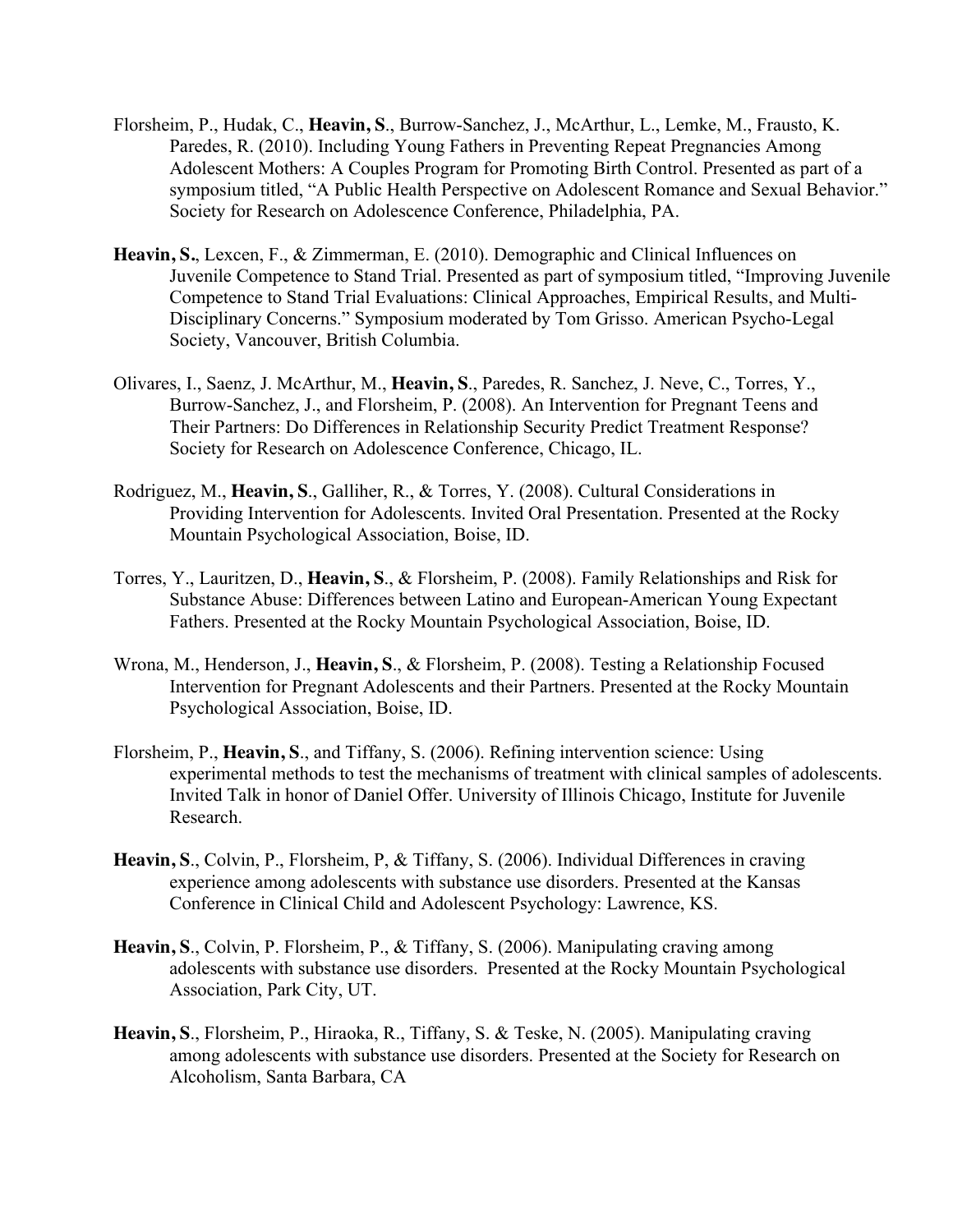- **Heavin, S**., Florsheim, P., Hiraoka, R., Tiffany, S. & Shiozaki, T. (2005). Understanding and controlling craving among adolescents with substance use disorders. Presented at the Society for Research in Child Development, Atlanta, GA.
- Hiraoka, R., **Heavin, S**., Randall-Stitt, C., Hall, S., Florsheim, P., & Tiffany, S. (2004). Do adolescent substance abusers have distinct craving experiences for different drugs? Presented at the Rocky Mountain Psychological Association. Reno, NV.
- Shiozaki, T., Florsheim, P., Tiffany, S., **Heavin, S**., Minen, S., & Clegg, C. (2004). Adolescent substance abuse: Can personality predict craving? Presented at the Rocky Mountain Psychological Association. Reno, NV.
- **Heavin, S**., Adams, M., Berry, J., Scremin, N., Turrisi, R., Hillhouse, J., Hamilton, J. & Glass, M. (2002). Examination of the short-term efficacy of a parent-based intervention to prevent skin cancer. Presented at the Rocky Mountain Psychological Association, Park City, UT.
- Hillhouse, J., Glass, M., Turrisi, R, Hamilton, J. & **Heavin, S**. (2002). An appearance-focused intervention to reduce indoor tanning-induced UV exposure in high school students. Presented at the Rocky Mountain Psychological Association, Park City, UT.
- Turrisi, R., Taki, R., **Heavin, S**., Finn, L & Wood, E. (2001). Examination of a parent-based intervention to reduce college student drinking tendencies. Paper presented at the Research Society on Alcoholism, Montreal, Quebec, Canada.
- Turrisi, R., **Heavin, S**., Wiersman, K. & Hughes, K. (2000). High school behaviors as moderators in the college binge drinking-consequence relationship: The role of mother-teen communication in reducing college drinking consequences. Paper presented at the Research Society on Alcoholism, Denver, CO.

## **HONORS AND AWARDS**

| 2014          | Monetary Psi Chi Research Award, Western Psychological Association                                                                                                                |  |
|---------------|-----------------------------------------------------------------------------------------------------------------------------------------------------------------------------------|--|
| $2006 - 2008$ | All Department Commendation, overall excellence in teaching, clinical work, and<br>research productivity. Two time award winner, University of Utah                               |  |
| 2007          | Clinical Commendation, outstanding clinical service, University of Utah                                                                                                           |  |
| 2006          | Kevin Hawley Award Winner, contributing to departmental atmosphere through<br>academic excellence, charitable sharing of time and improving student morale,<br>University of Utah |  |
| $2004 - 2007$ | Graduate Research Travel Award, conference travel funds based on research quality and<br>significance. Three time award winner, University of Utah                                |  |
| 2003          | Teaching Commendation, exceptional performance in the instruction of undergraduate<br>coursework, University of Utah                                                              |  |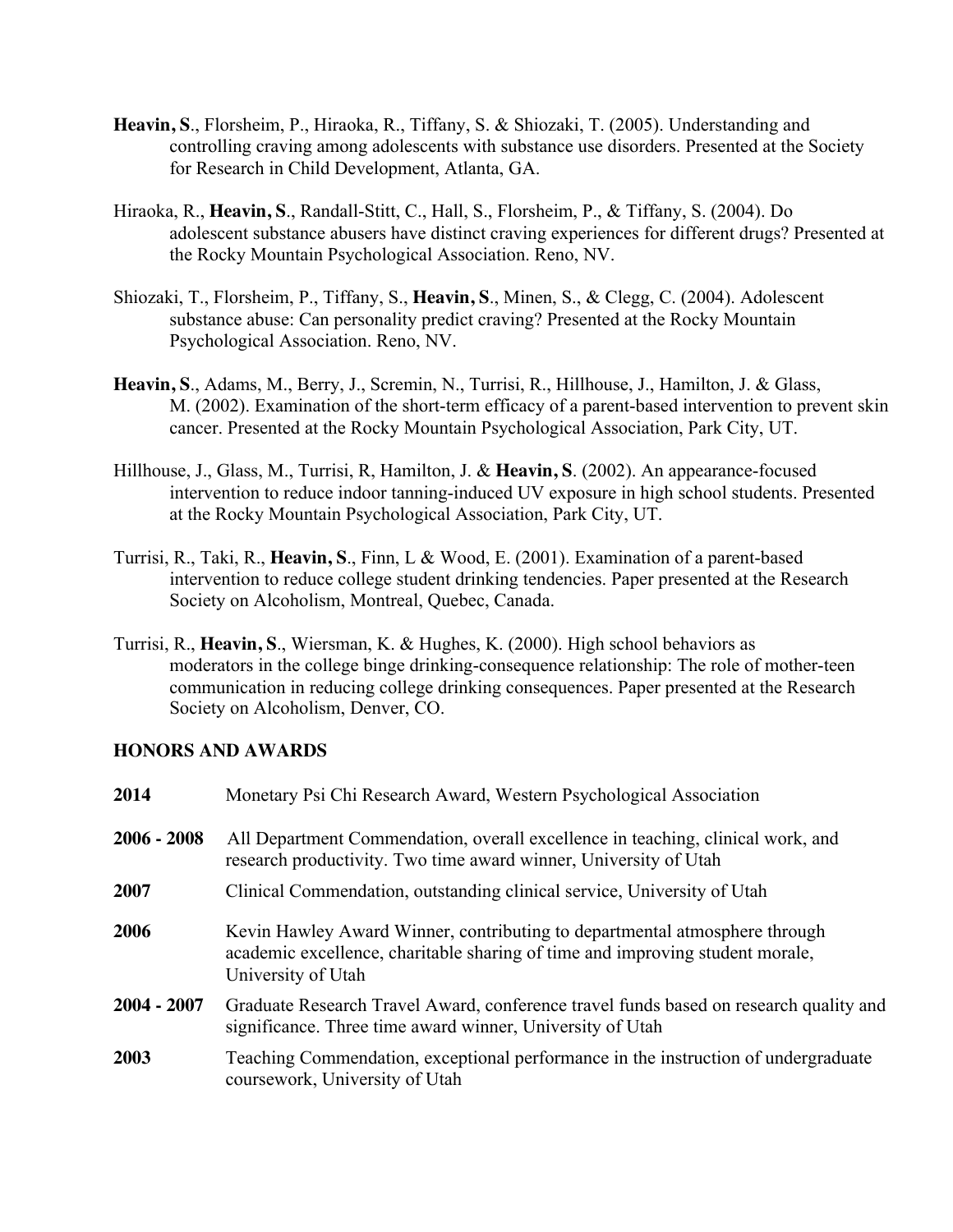**2002** President's Award for Distinguished Service, given to three students recognized as role models and mentors to other student leaders and for advancing student life, Boise State University.

## **TEACHING EXPERIENCE**

| Spring 2018        | Lifespan Development, University of Puget Sound                      |  |
|--------------------|----------------------------------------------------------------------|--|
|                    | Introduction to Psychology, University of Puget Sound                |  |
| <b>Fall 2017</b>   | Infant and Child Development, University of Puget Sound              |  |
|                    | Lifespan Development, University of Puget Sound                      |  |
| Spring 2017        | Developmental Psychopathology, University of Puget Sound             |  |
|                    | Adolescent to Adult Development, University of Puget Sound           |  |
| <b>Fall 2016</b>   | Infant and Child Development, University of Puget Sound              |  |
|                    | Adolescent to Adult Development, University of Puget Sound           |  |
| Spring 2016        | Infant and Child Development, University of Puget Sound              |  |
|                    | Adolescent to Adult Development, University of Puget Sound           |  |
|                    | Introduction to Psychology, University of Puget Sound                |  |
|                    | Abnormal Psychology, University of Washington, Tacoma                |  |
| <b>Fall 2015</b>   | Infant and Child Development, University of Puget Sound              |  |
|                    | Adolescent to Adult Development, University of Puget Sound           |  |
|                    | Developmental Psychopathology, University of Puget Sound             |  |
| Spring 2015        | Adolescent to Adult Development, University of Puget Sound           |  |
|                    | Infant and Child Development, University of Puget Sound              |  |
| <b>Fall 2014</b>   | Introduction to Psychology, University of Puget Sound                |  |
|                    | Infant and Child Development, University of Puget Sound              |  |
| Spring 2013        | Introduction to Psychology, University of Puget Sound                |  |
|                    | Adolescent to Adult Development, University of Puget Sound           |  |
| <b>Fall 2012</b>   | Infant and Child Development, University of Puget Sound              |  |
|                    | Adolescent to Adult Development, University of Puget Sound           |  |
|                    | Developmental Psychopathology, University of Puget Sound             |  |
| Spring 2012        | Introduction to Psychology, University of Puget Sound                |  |
|                    | Adolescent to Adult Development, University of Puget Sound           |  |
| <b>Fall 2011</b>   | Introduction to Psychology, University of Puget Sound                |  |
|                    | Adolescent to Adult Development, University of Puget Sound           |  |
|                    | Developmental Psychopathology, University of Puget Sound             |  |
| Spring 2011        | Infant and Child Development, University of Puget Sound              |  |
| <b>Fall 2010</b>   | Developmental Psychopathology, University of Puget Sound             |  |
| <b>Fall 2009</b>   | Introduction to Psychology, Distance Education, University of Utah   |  |
| <b>Summer 2009</b> | Introduction to Psychology, Distance Education, University of Utah   |  |
| <b>Spring 2009</b> | Introduction to Psychology, Distance Education, University of Utah   |  |
| <b>Fall 2008</b>   | Introduction to Psychology, Distance Education, University of Utah   |  |
| <b>Summer 2008</b> | Introduction to Psychology, Distance Education, University of Utah   |  |
| <b>Summer 2006</b> | Infancy and Child Development, University of Utah                    |  |
| <b>Spring 2006</b> | Graduate Clinical Assessment, Teaching Assistant, University of Utah |  |
| <b>Fall 2005</b>   | Graduate Clinical Assessment, Teaching Assistant, University of Utah |  |
| <b>Summer 2005</b> | Abnormal Child Psychology, Graduate Instructor, University of Utah   |  |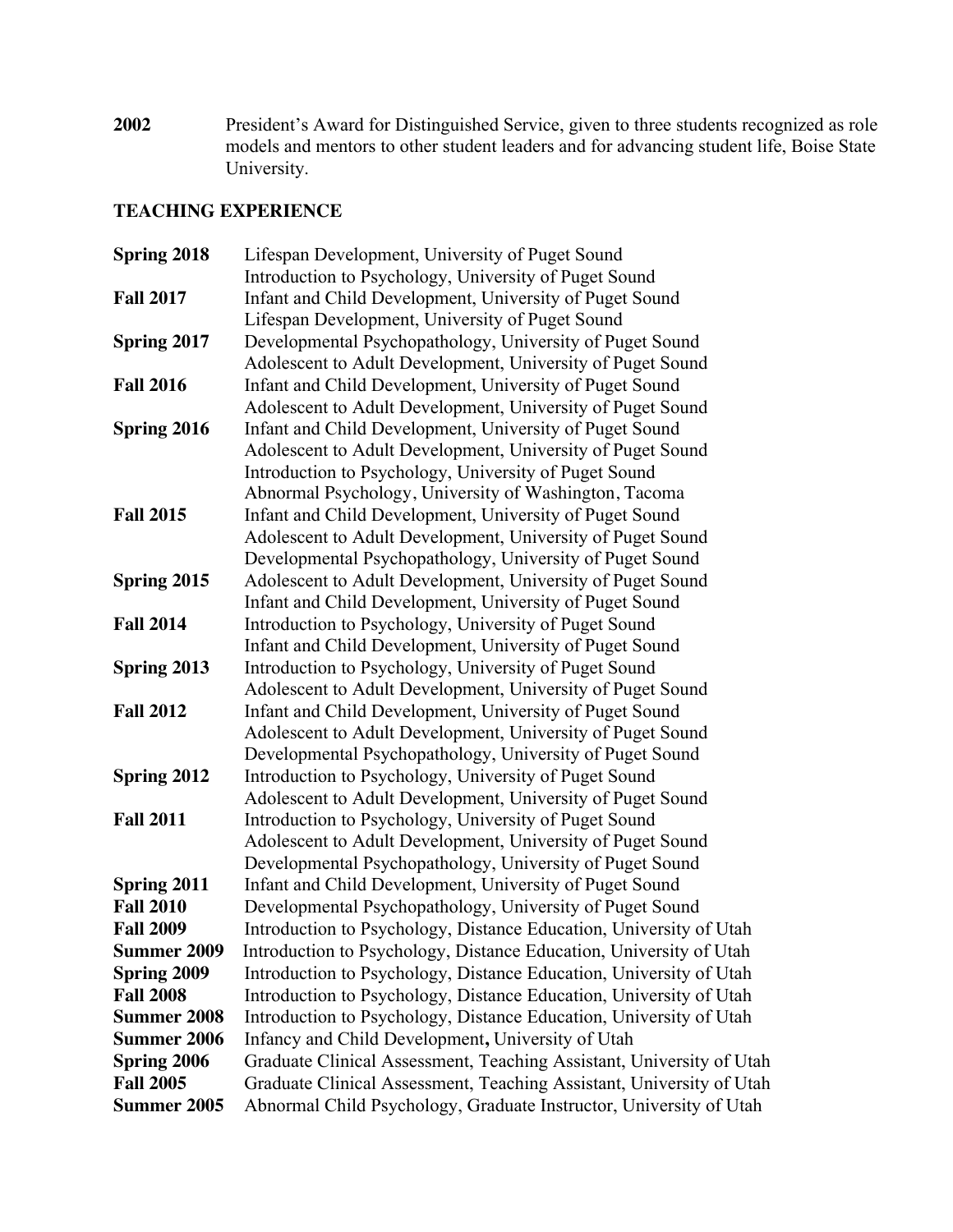| Spring 2005        | Abnormal Child Psychology, Graduate Instructor, University of Utah             |  |
|--------------------|--------------------------------------------------------------------------------|--|
| <b>Fall 2004</b>   | Abnormal Child Psychology, Graduate Instructor, University of Utah             |  |
| Summer 2004        | Abnormal Child Psychology, Graduate Instructor, University of Utah             |  |
| <b>Spring 2004</b> | Research Methods, Teaching Assistant, University of Utah                       |  |
| <b>Fall 2003</b>   | Abnormal Child Psychology, Teaching Assistant, University of Utah              |  |
| Spring 2002        | Advanced Statistical Methods, Teaching Assistant, Boise State University       |  |
| Spring 2001        | Child Psychopathology, Teaching Assistant, Boise State University              |  |
| <b>Fall 2001</b>   | Statistical Methods, Teaching Assistant and Paid Tutor, Boise State University |  |

## **CLINICAL EXPERIENCE**

- **Summer 2009** *Special Commitment Center-* Group and individual therapy with adults who have been civilly committed following classification as Sexually Violent Predators. Utilized a sex-offender specific therapy program focused on relapse prevention strategies.
- **Fall 2008** *Western State Hospital-* Comprehensive pretrial forensic mental health evaluations to the State and Limited Jurisdiction Courts in Western Washington. Evaluations focused on diagnosis, competency to stand trial, treatment recommendations for those found not competent to stand trial, criminal responsibility, danger to others, likelihood of committing offenses, and need for involuntary treatment evaluations.
- **2005 2008** *Center for Safe and Healthy Families-* Group psychotherapy with children having sexual behavior problems and their parents. Individual psychotherapy using TF-CBT and PCIT in a University of Utah Hospital based clinic. Weekly group and individual supervision.
- **2006 2008** *Interpersonal Reconstructive Therapy Clinic-* Individual inpatient and outpatient psychotherapy with severely personality disordered adults at the University of Utah Neuropsychiatric Clinic Weekly group supervision, individual supervision, and case consultation.
- **2004 2008** *Adolescent Development and Outreach Program-* Community-based individual psychotherapy and assessment for underserved adolescents. Biweekly group and individual supervision.
- **2006 - 2007** *Child Therapy Practicum-* Community based individual and family therapy with children aged 11-15 utilizing the Adolescent Transitions Program. Weekly group supervision and individual supervision of undergraduate parenting consultants.
- **2004 2006** *Open Door Clinic-* Group psychotherapy with homeless adolescents in an outpatient community medical clinic. Weekly group supervision.
- **2004 2006** *Primary Children's Hospital-* Comprehensive neuropsychological assessment with medically fragile children and adolescents. Periodic individual supervision.
- **2004 2006** *Assessment Practicum* Personality and cognitive assessment of children, adolescents, and adults at the University Counseling Center, Salt Lake School District, and Primary Children's Medical Center. Weekly group and individual supervision.